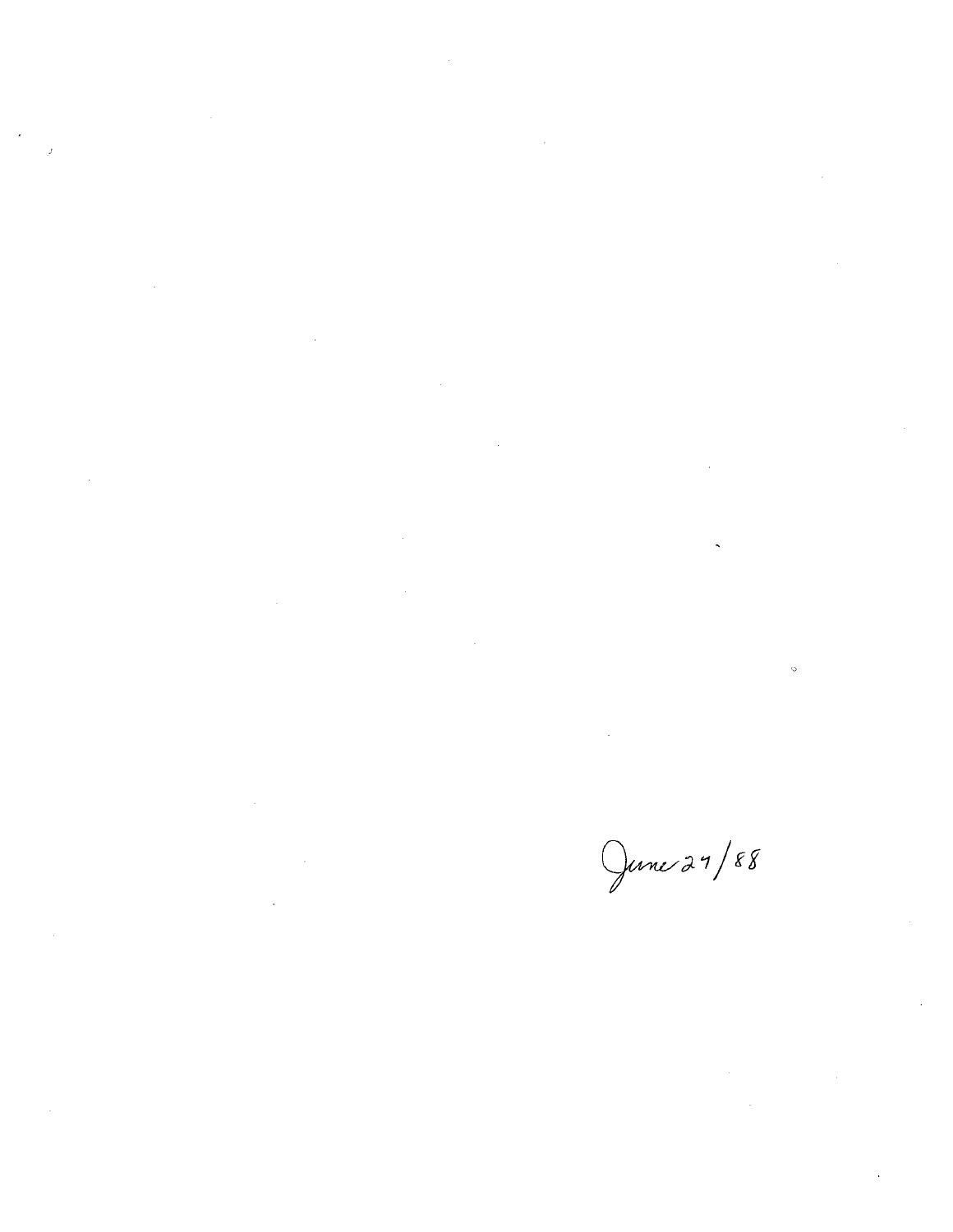- Minutes of the 98th meeting of the Executive Committee of Science Faculty Council held Monday, June 27, 1988 at 9:30 a.m. in 250 Allen Building.

Present: C. C. Bigelow (Chair), N. E. Losey, D. N. Burton, F. Arscott, T. Booth, W. Falk, A. Gerhard, N. Halden, K. Kocherlakota, T. Wiens, E. Worobec; J. McConnell, H. Rowe, P. Pachol (Secretary)

Regrets: N. Hunter

As this was the first meeing of the newly elected Executive Committee, Dean Bigelow asked all members in attendance to Introduce themselves.

Dean Bigelow turned the meeting over to Helen Rowe who drew the Committee's attention to the summary charts and data sheets distributed for use in determining the Faculty of Science award winners.

Ms. Rowe mentioned that all students listed as eligible for the Morton Stall Memorial Scholarship have been accepted into Medicine.

Scholarship Awards

The following are the award winners as chosen by Faculty Executive:

Morton Stall Memorial

#5900398 PRONYK, Paul Michael

Alumni Association

| HAWALESHKA, Adrian |
|--------------------|
| LIN, Liping        |
| WOO, Casey         |
| CRANE, Brian       |
| SPRAGGS, Shanon    |
|                    |

Dr. Maxwell S. Rady

#5918781 ARKOS, Gregory

The University Women's Club of Winnipeg

#5832797 ROMAN, Anke

Rosabelle Searle Leach and Benjamin Cohen

The two scholarships are awarded jointly to and the monetary award split equally among:

#5901256 ADHIKARI, Neill #6037961 LEE, Wing Sang  $\#6003846$  MENARD, Keith  $-2$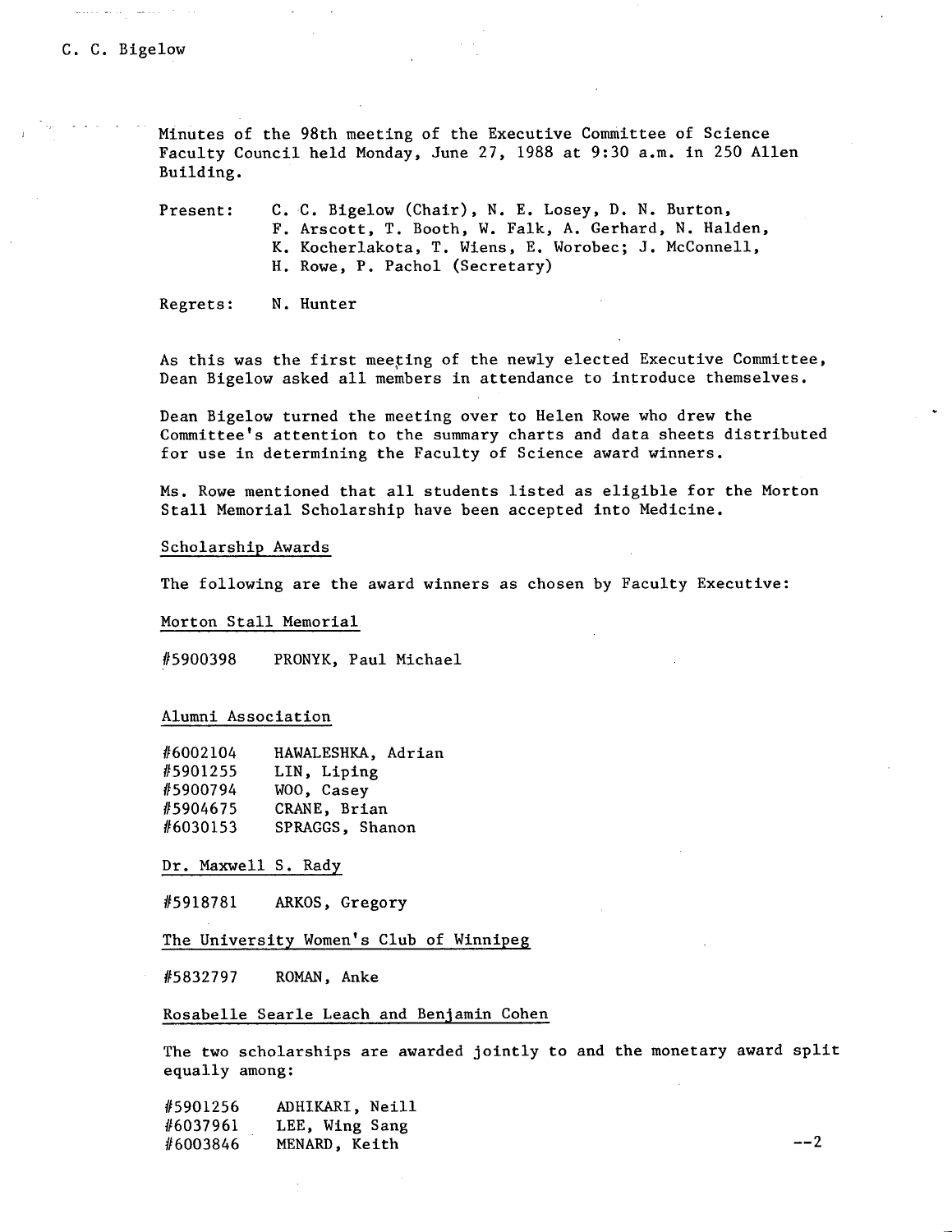Isbister

 $\ddot{\phantom{a}}$ 

 $\mathcal{L}_{\mathcal{A}}$ 

 $\hat{\textbf{t}}$ 

| #6032655 | KOJIMA, Jay     |
|----------|-----------------|
| #5901254 | MACBEATH, Gavin |
| #6003777 | PHILIPP, Roger  |
| #6004617 | TEREKOFF. James |
| #5831580 | TIWARI, Bela    |

As there was no further business, meeting adjourned 9:50 a.m.

 $\sim$ 

 $\sim$ 

 $\sim$   $\sim$